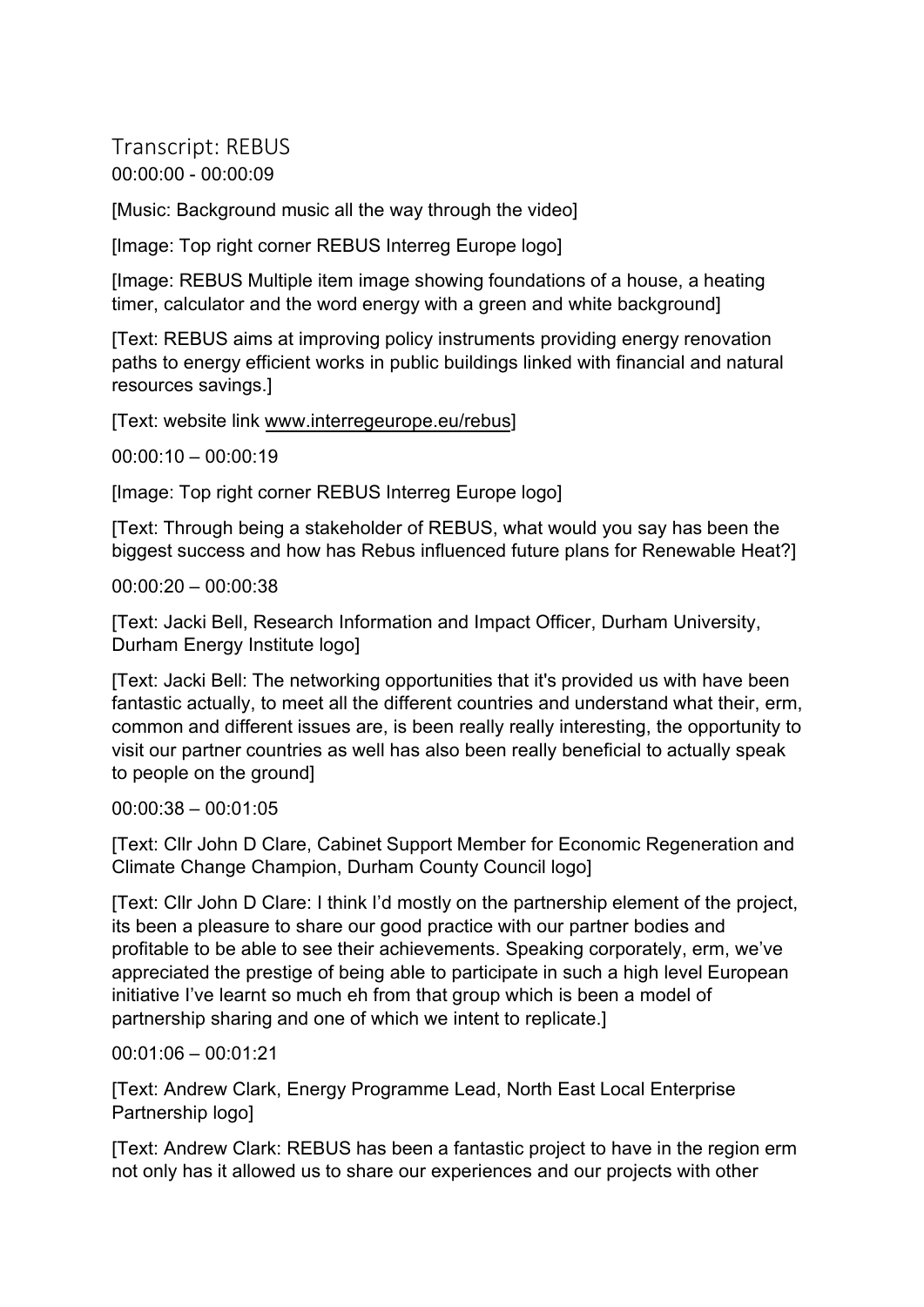partners in Europe but we've also been able to connect with them and learn from them and try bring some of that knowledge into the Northeast I terms of how we tackle this challenge here]

00:01:22 – 00:01:48

[Text: Steven Bowyer, Statutory Funding Coordinator, The Auckland Project logo]

[Text: Steven Bowyer: The Rebus project has helped us better understand the potential of renewable heat and provided a platform for all the main stakeholders to get together and devise an approach that takes us forward so through the project we've seen how the public sector funding has played an important early role in countries who have successful geothermal energy sectors and now we're working with all stakeholders here to set the foundations for a strong geothermal heat industry of our own]

00:01:49 – 00:02:14

[Text: Jacki Bell: The developed relationship on REBUS has also led to us now setting up a heat hub, which is a joint project the between the university and the county council looking at how we can decarbonise heat and move towards net zero, we've recently received additional funding as well for a project that will look at the impact of moving to homeworking on peoples hemp energy usage through covid so that would be really interesting as well.]

00:02:15 – 00:02:22

[Text: Top right corner Rebus Interreg Europe logo]

[Text: Has the Heerlen Minewater project inspired your local approach to renewable and if so which element(s) and how?]

00:02:23 – 00:02:41

[Text: Dr Charlotte Adams, Commercial Manager – Mine Energy, The Coal Authority logo]

[Text: The Heerlen project has been a great source of inspiration to us both myself and my colleagues have had the opportunity to visit the scheme and we regularly cite it as an example of best practice for mine energy and also for ultra low temperature 5g networks and these form the the heating systems of the future.

00:02:42 – 00:02:59

[Text: Stephen McDonald, Principal Officer Climate Change and Sustainability, Durham County Council logo]

[Text: Stephen McDonald: Through Rebus we have shared best practice learned from what others are doing which has helped to shape our own climate emergency plan. In particular Heerlen and the Netherlands help to shape our thinking around minewater district heating to the point where we now have three potential minewater heating projects throughout the county.]